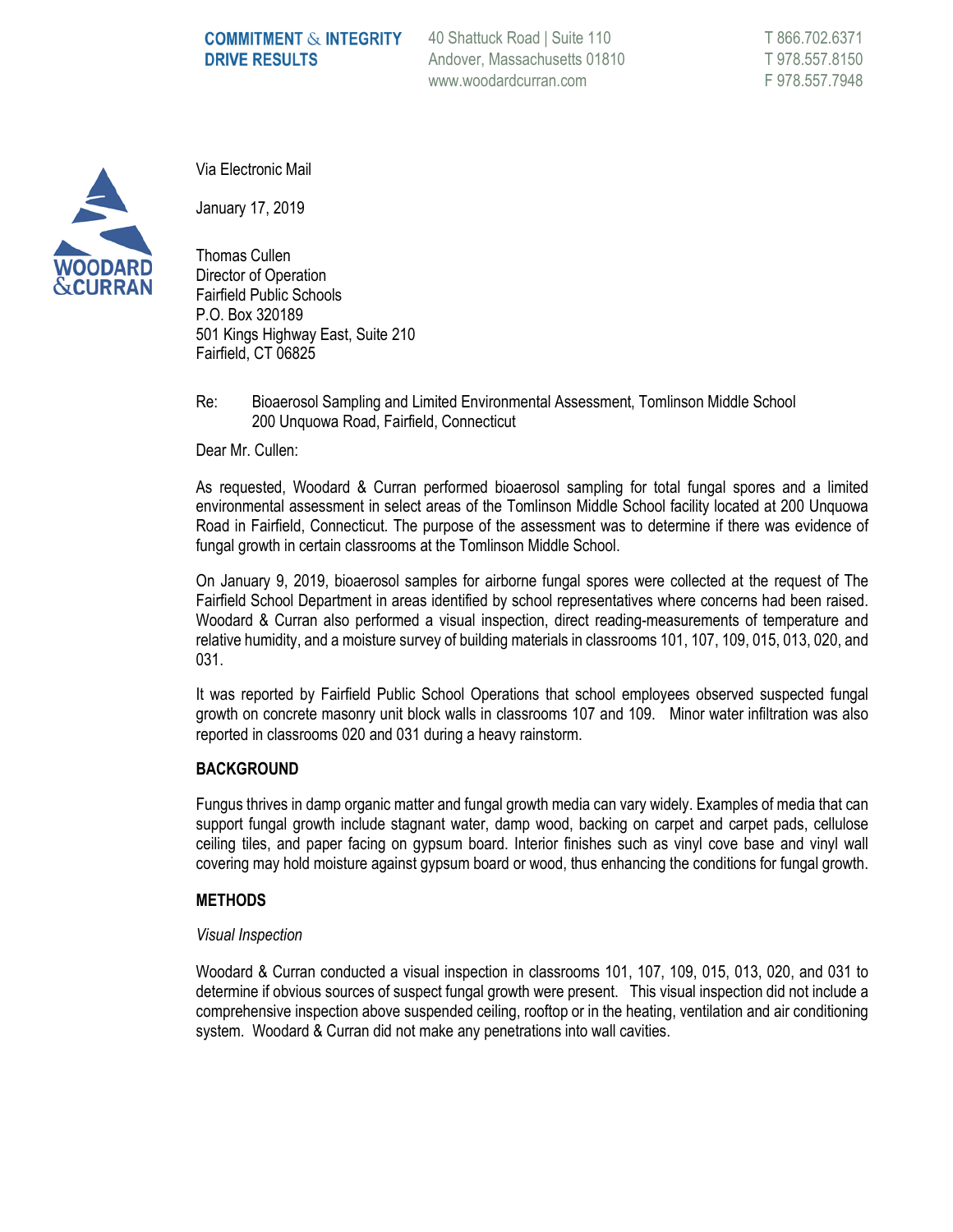# *Moisture Survey*



The moisture content of building materials was evaluated using a Dual Moisture Meter Pro moisture meter, manufactured by Extech Instruments, which has two operating modes: search and measure. In search mode, the instrument uses a non-invasive radio frequency emission technique to locate moisture and can penetrate most wall and floor coverings, including ceramic tiles, to a depth of approximately  $\frac{3}{4}$  inch. It displays a semiquantitative result on a scale of colored lights. In measure mode, the instrument uses the electrical conductivity of a damp porous building material to indicate its level of free water. Two electrode pins are inserted into the material and the moisture level is displayed on a digital numeric display in units of wood moisture equivalent (WME). WME is the water content that wood would have if it were in contact with the material being tested for sufficient time to reach moisture equilibrium. It is the ratio of the weight of the water in the wood to the dry weight of the wood, expressed as a percentage. Prior to use, the calibration of the instrument was checked using a calibration device.

# *Bioaerosol Sampling for Total Fungal Spores*

Bioaerosol samples for total fungal spores were collected using a calibrated Zefon Biopump. Air was drawn through Air-O-Cell cassettes prepared by EMSL Analytical, Inc. at a flow rate of 15 liters per minute. Samples were collected at seven indoor locations and three samples were collected outdoors for reference. Each Sample was collected for a period of five minutes. Samples along with a field blank, for quality control purposes, were sent via overnight mail to EMLab P& K in Marlton, New Jersey. Analysis includes identification to genus or group of all fungi present, living, dead, or dormant.

# *Temperature and Relative Humidity*

Indoor temperature levels for occupied areas should be maintained within the thermal comfort envelope suggested by the American Society of Heating Refrigerating and Air Conditioning Engineers (ASHRAE). ASHRAE specifies conditions in which 80% or more of building occupants should find the thermal environment acceptable. ASHRAE suggests temperatures of 68 to 75 degrees Fahrenheit (°F), during winter months, for people in typical seasonal clothing during light sedentary activity. For summer, the temperature should be in the range of 73 to 79 °F.

# **RESULTS**

# *Visual Inspection*

No visible suspect mold growth was observed in any of the classrooms. The white painted brick walls in classrooms 101, 107 and 109 appeared clean. Water staining was visible on a section, less than 10 square feet, of sound proof wall material in Classroom 031 (Band Room).

# *Moisture Survey*

Woodard & Curran conducted a moisture survey in accessible areas with porous wall materials (gypsum board walls, sound proofing wall materials) in classroom 020 and 031. The moisture survey indicated that the moisture content was less than 15%, indicating dry conditions, in the porous wall materials evaluated in these classrooms.

# *Bioaerosol Samples for Total Fungal Spores*

There are no published or regulatory standards to compare bioaerosol sample results in order to assess potential health risks. As such, a reference or background level, typically outdoor ambient air, is used to compare the results.

The total spores detected indoors were less than concurrent outdoor samples. The average of the outdoor sample results (average of all detected concentrations) was 1,036 spores/m<sup>3</sup> (spores per cubic meter of air),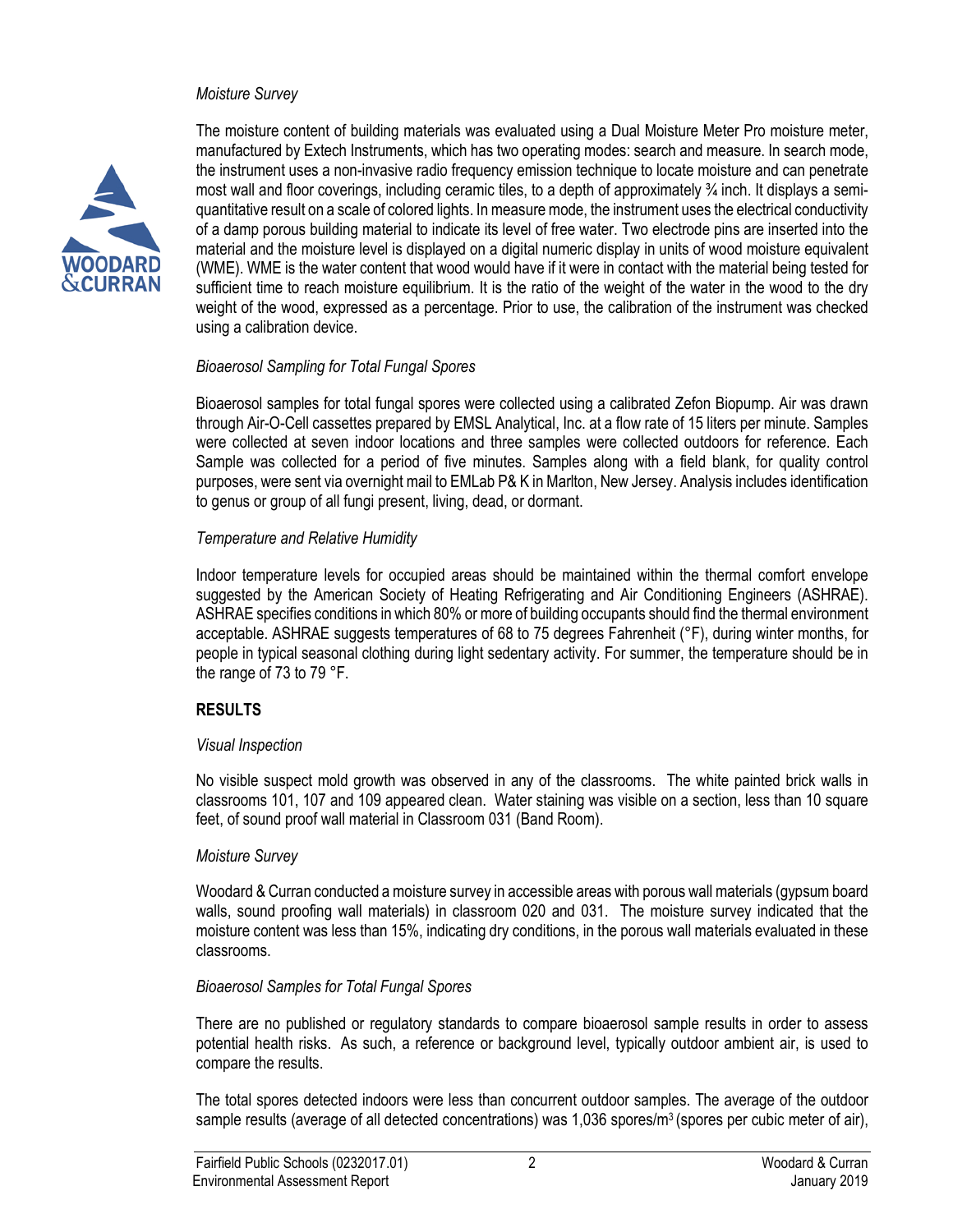whereas the average of the indoor sample results was 61 spores/m<sup>3</sup>. The range of detected concentrations in the outdoor samples was 210 to 1,900 spores/m<sup>3</sup>, whereas the range of detected concentrations in the indoor samples was less than 13 to 160 spores/m<sup>3</sup> .



In addition, the individual spore types were similar between the indoor and outdoor samples. The detected concentrations of airborne fungal spores would not be expected to cause a health issue in healthy individuals. No common species indicative of a chronic moisture issue, i.e., Chaetomium or Stachybotrys were detected on any sample. These species commonly grow on indoor building materials that have been subjected to long periods of excess moisture. These results are not indicative of an ongoing indoor source of fungal growth and wouldn't be expected to negatively affect the indoor environment.

A table of the results is included as Attachment A and analytical laboratory report is included as Attachment B.

### *Temperature and Relative Humidity*

On the day of the survey, temperature and relative humidity readings throughout the facility were made with a TSI Q-Trak (Model 7575-X) direct-reading instrument. The temperature readings in occupied classrooms areas intended for occupancy ranged between 69 and 72°F meaning all of the office area readings were within the guideline of 68 to 75 °F recommended by ASHRAE for thermal comfort for winter months. The indoor relative humidity readings in occupied portions of the building, also measured with the TSI Q-Trak, ranged from 23.6 to 28.9%. All of the of relative humidity readings were within the guideline of less than 65% recommended by ASHRAE for occupant comfort and for the prevention of microbial growth. It should be noted that these recommended ranges are guidelines and can vary depending on building occupancy, heating system, and seasonal temperature differential.

# **RECOMMENDATIONS**

Based on industry guidelines and best management practices, it is recommended that the following steps be taken:

- Continue to monitor school areas for water damage and excess moisture in building materials. Remove the water stained wall material in Classroom 031 (Band Room). Note that the School's Asbestos Hazard Emergency Response Act (AHERA) records should be reviewed prior to disturbing any building materials.
- If there is any large water intrusion or interior water release effecting porous building materials an experienced environmental assessment firm should be consulted for recommendations.

Woodard & Curran appreciates the opportunity to assist you on this project. If you have any questions or require further information, please feel free to email me at whenderson@woodardcurran.com or call me at (781) 251-0489.

Sincerely,

WOODARD & CURRAN INC.

William Henderson, CIH, CSP **Ray Cowan, CIH** Project Scientist **Senior Project Manager** Senior Project Manager

Attachment A: Table of Laboratory Results Attachment B: EMLab P&K Analytic Laboratory Results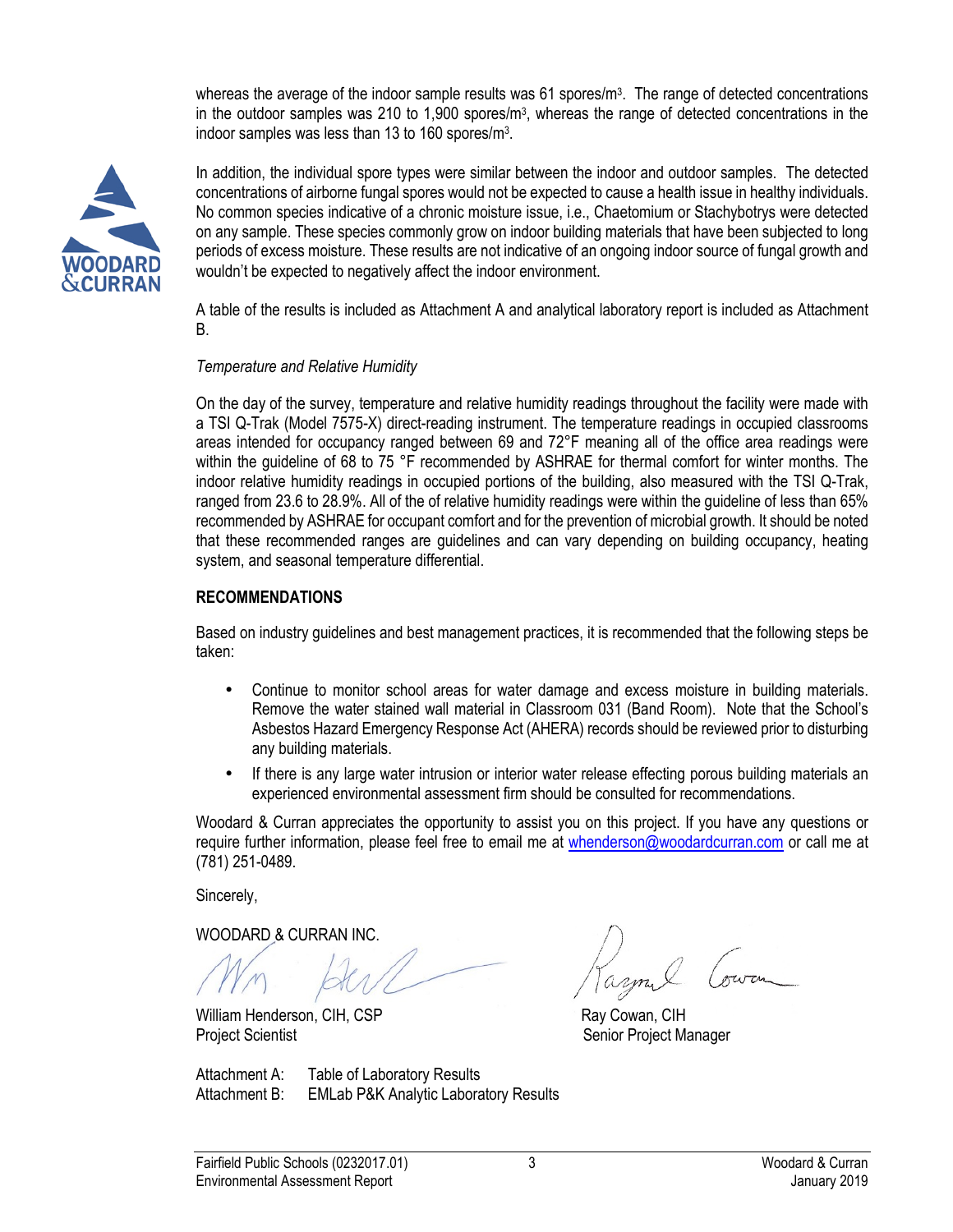

# **ATTACHMENT A: TABLE OF BIOAREOSOL SAMPLING RESULTS**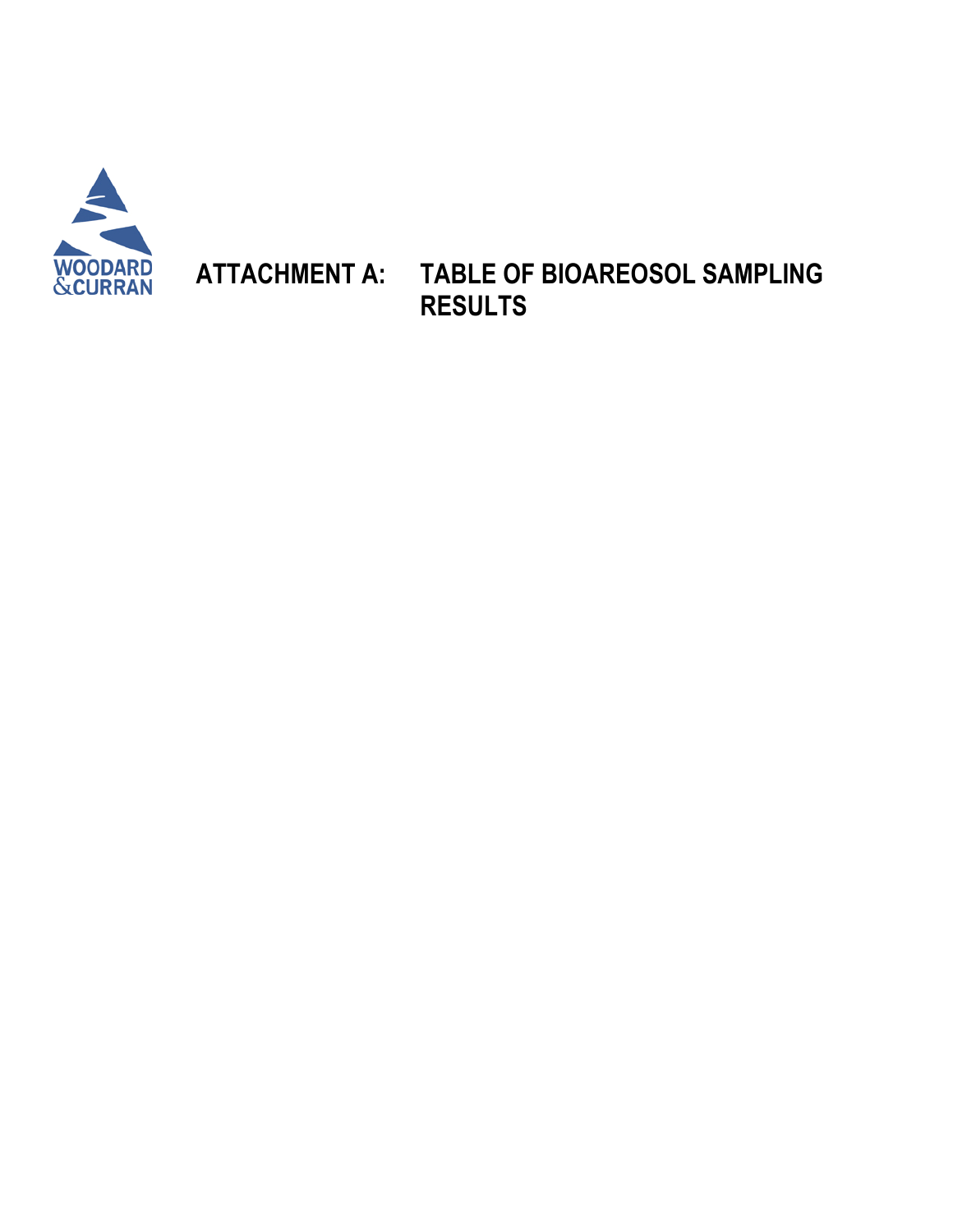

# **Summary of Bioaerosol Sampling Results for Total Fungal Spores**

Tomlinson Middle School 200 Unquowa Road, Fairfield, Connecticut January 9, 2019

| Spores/ $m3$                |                         |                         |                         |                  |                         |                         |                  |                         |  |
|-----------------------------|-------------------------|-------------------------|-------------------------|------------------|-------------------------|-------------------------|------------------|-------------------------|--|
| <b>Spore Type</b>           | <b>Outdoor</b><br>Range | <b>Classroom</b><br>101 | <b>Classroom</b><br>107 | Classroom<br>109 | <b>Classroom</b><br>015 | <b>Classroom</b><br>013 | Classroom<br>020 | <b>Classroom</b><br>031 |  |
| Ascospores                  | $< 13$ to 110           | < 13                    | < 13                    | $<$ 13           | < 13                    | < 13                    | < 13             | < 13                    |  |
| <b>Basidiospores</b>        | 160 to 1,700            | 53                      | < 13                    | < 13             | < 13                    | < 13                    | < 13             | < 13                    |  |
| Cladosporium                | 53 to 110               | 53                      | 110                     | < 13             | < 13                    | < 13                    | < 13             | 160                     |  |
| Penicillium/Aspergillus     | < 13                    | 53                      | < 13                    | < 13             | < 13                    | < 13                    | < 13             | < 13                    |  |
| <b>Background Debris</b>    | $1+$                    | 1 +                     | $1 +$                   | $1 +$            | $1 +$                   | $1 +$                   | $1 +$            | $1+$                    |  |
| Total Spores/m <sup>3</sup> | 210 to 1,900            | 160                     | 110                     | < 13             | < 13                    | < 13                    | < 13             | 160                     |  |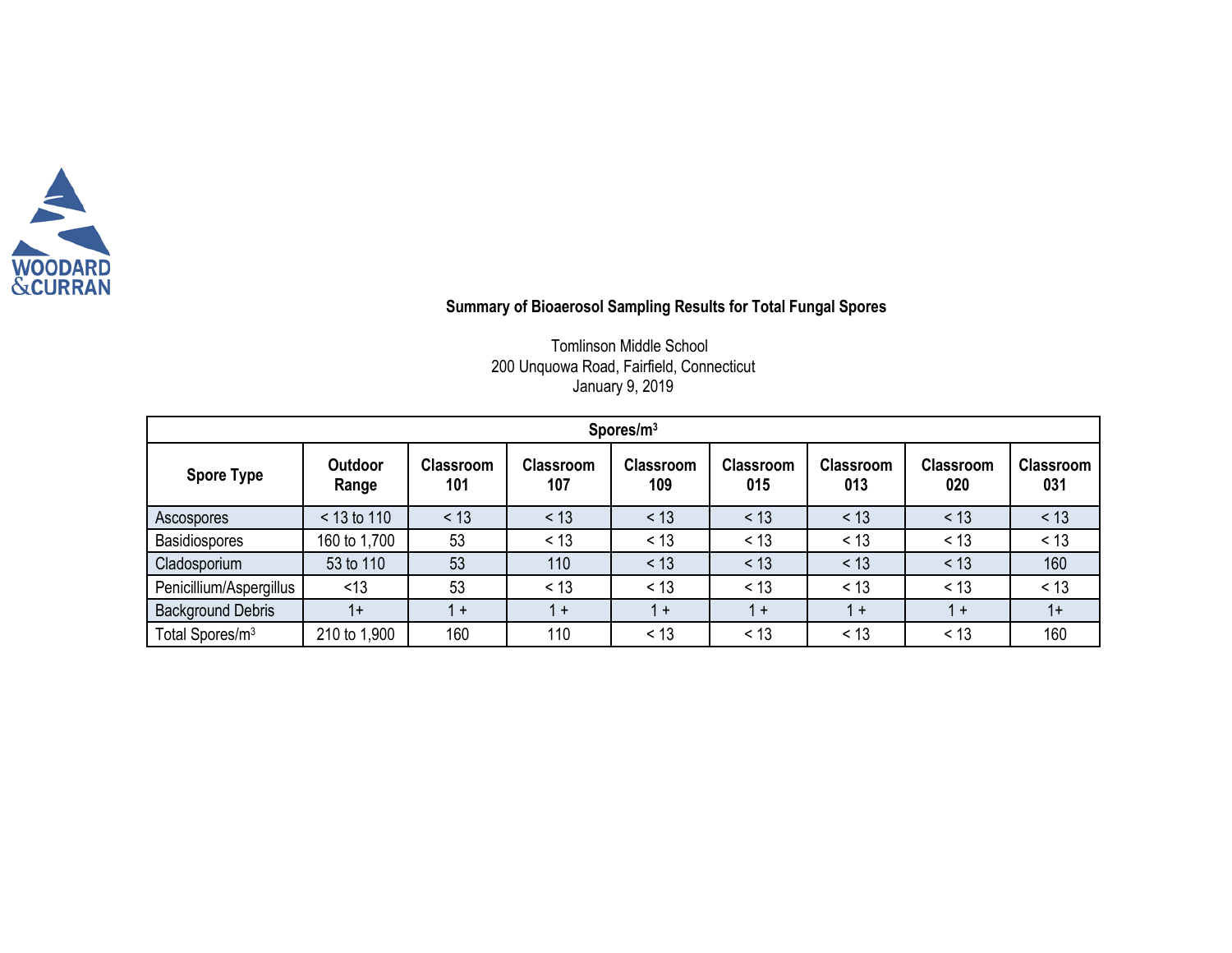

# **ATTACHMENT B: EMLAB P&K ANALYTICAL LABORATORY RESULTS**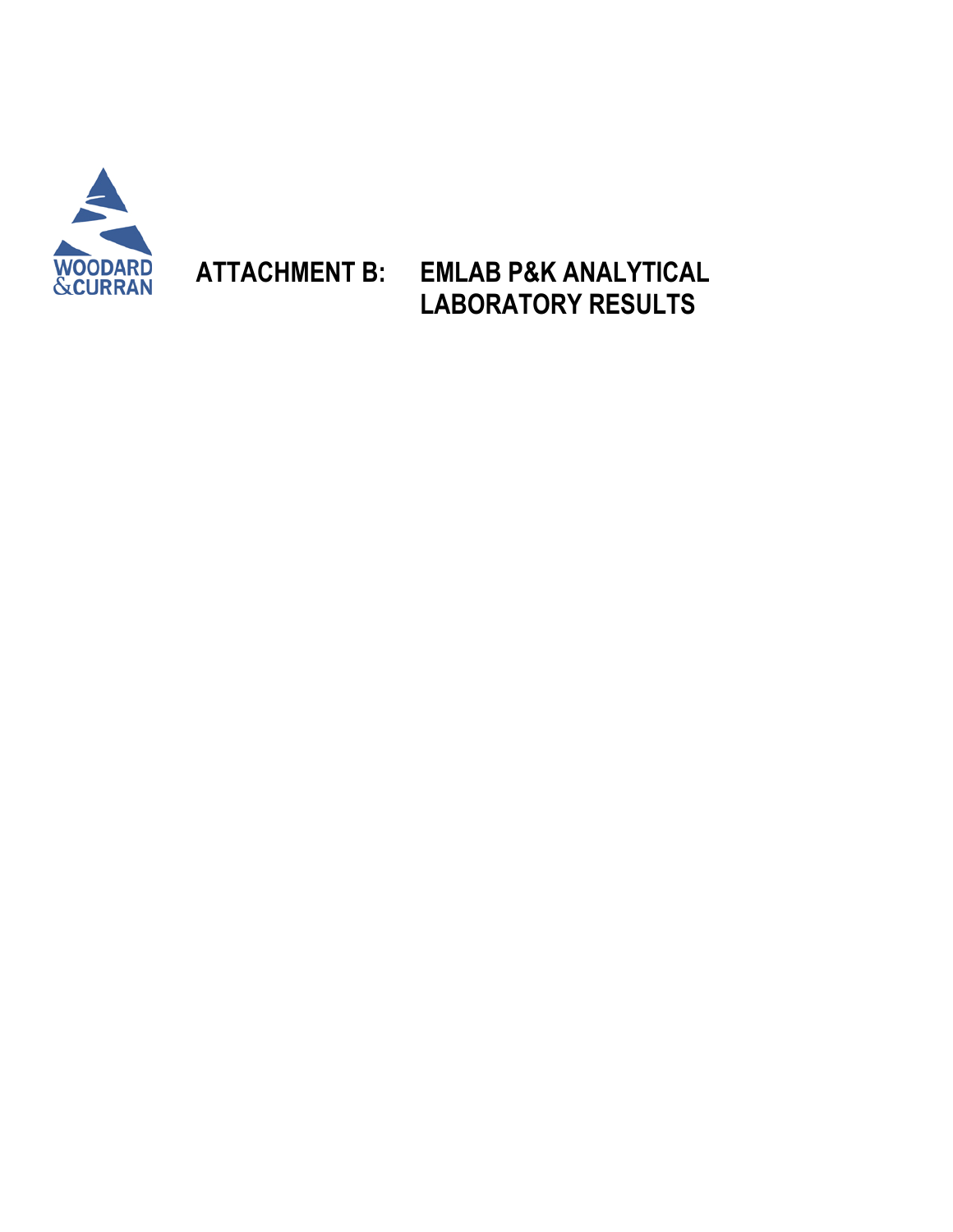

Report for:

**Will Henderson Woodard & Curran** 980 Washington Street Suite 325 Dedham, MA 02026

Regarding: Project: Tomlinson Middle School; Environmental Assessment EML ID: 2074054

Approved by:

Technical Manager Ariunaa Jalsrai

Dates of Analysis: Spore trap analysis: 01-10-2019

Service SOPs: Spore trap analysis (EM-MY-S-1038) AIHA-LAP, LLC accredited service, Lab ID #103005

All samples were received in acceptable condition unless noted in the Report Comments portion in the body of the report. Due to the nature of the analyses performed, field blank correction of results is not applied. The results relate only to the items tested.

EMLab P&K ("the Company") shall have no liability to the client or the client's customer with respect to decisions or recommendations made, actions taken or courses of conduct implemented by either the client or the client's customer as a result of or based upon the Test Results. In no event shall the Company be liable to the client with respect to the Test Results except for the Company's own willful misconduct or gross negligence nor shall the Company be liable for incidental or consequential damages or lost profits or revenues to the fullest extent such liability may be disclaimed by law, even if the Company has been advised of the possibility of such damages, lost profits or lost revenues. In no event shall the Company's liability with respect to the Test Results exceed the amount paid to the Company by the client therefor.

EMLab P&K's LabServe® reporting system includes automated fail-safes to ensure that all AIHA-LAP, LLC quality requirements are met and notifications are added to reports when any quality steps remain pending.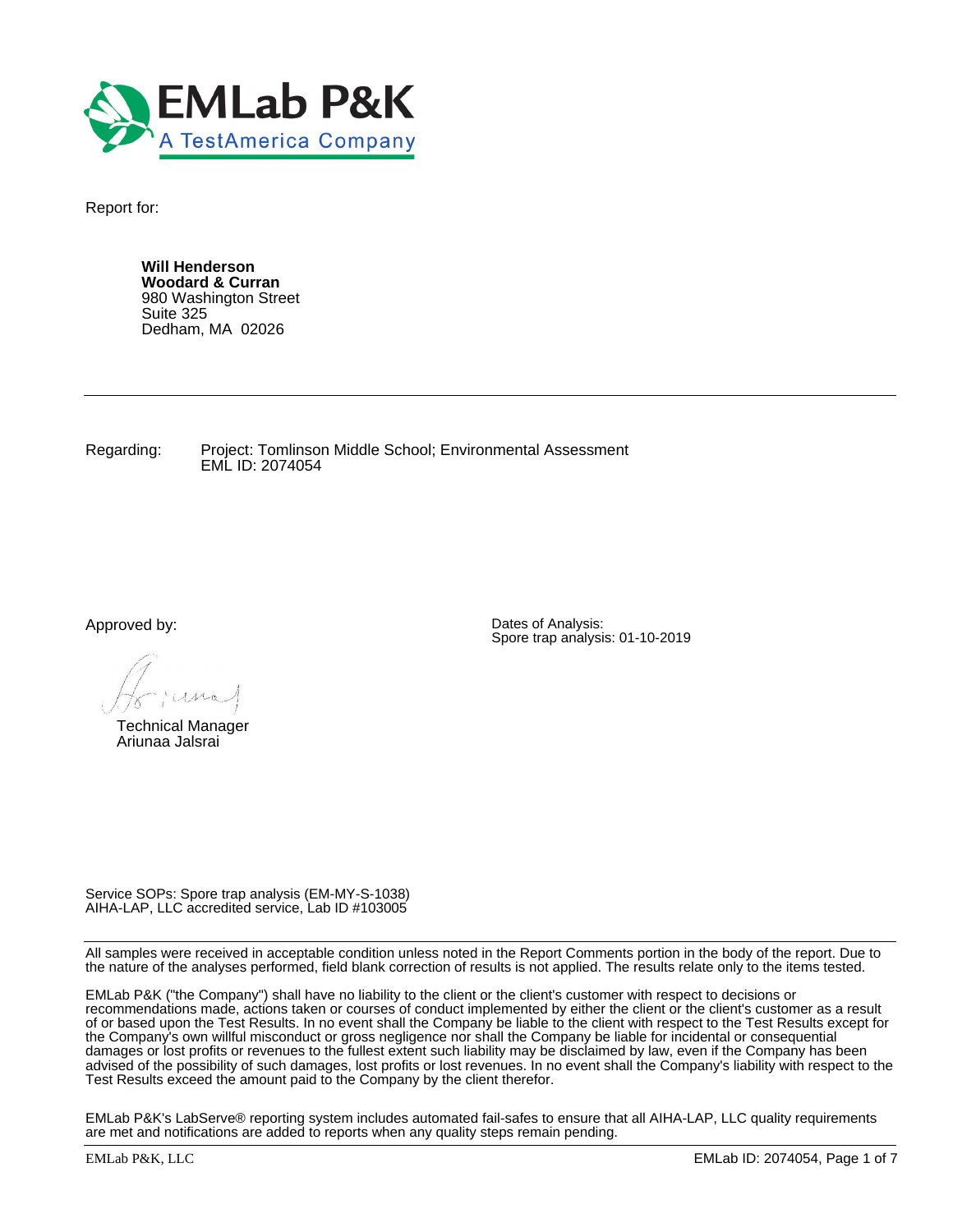Client: Woodard & Curran C/O: Will Henderson Re: Tomlinson Middle School; Environmental Assessment

Date of Sampling: 01-09-2019 Date of Receipt: 01-10-2019 Date of Report: 01-11-2019

#### **SPORE TRAP REPORT: NON-VIABLE METHODOLOGY**

| Location:                                                  | $F-01$ :<br><b>Outdoors West</b> |            |           | $F-02$ :<br>Classroom 101 |            |           |
|------------------------------------------------------------|----------------------------------|------------|-----------|---------------------------|------------|-----------|
| Comments (see below)                                       | None                             |            |           | None                      |            |           |
| Lab ID-Version:                                            | 9797900-1                        |            |           | 9797901-1                 |            |           |
| Analysis Date:                                             |                                  | 01/10/2019 |           |                           | 01/10/2019 |           |
|                                                            | raw ct.                          | % read     | spores/m3 | % read<br>raw ct.         |            | spores/m3 |
| <b>Ascospores</b>                                          | $\overline{2}$                   | 25         | 110       |                           |            |           |
| <b>Basidiospores</b>                                       | 31                               | 25         | 1.700     | 1                         | 25         | 53        |
| Chaetomium                                                 |                                  |            |           |                           |            |           |
| Cladosporium                                               | $\overline{2}$                   | 25         | 110       |                           | 25         | 53        |
| Curvularia                                                 |                                  |            |           |                           |            |           |
| Epicoccum                                                  |                                  |            |           |                           |            |           |
| Fusarium                                                   |                                  |            |           |                           |            |           |
| Myrothecium                                                |                                  |            |           |                           |            |           |
| <b>Nigrospora</b>                                          |                                  |            |           |                           |            |           |
| Other colorless                                            |                                  |            |           |                           |            |           |
| Penicillium/Aspergillus types†                             |                                  |            |           |                           | 25         | 53        |
| <b>Pithomyces</b>                                          |                                  |            |           |                           |            |           |
| <b>Rusts</b>                                               |                                  |            |           |                           |            |           |
| Smuts, Periconia, Myxomycetes                              |                                  |            |           |                           |            |           |
| <b>Stachybotrys</b>                                        |                                  |            |           |                           |            |           |
| Stemphylium                                                |                                  |            |           |                           |            |           |
| Torula                                                     |                                  |            |           |                           |            |           |
| Ulocladium                                                 |                                  |            |           |                           |            |           |
| <b>Zygomycetes</b>                                         |                                  |            |           |                           |            |           |
| Background debris $(1-4+)$ <sup><math>\dagger</math></sup> | $1+$                             |            |           | $1+$                      |            |           |
| Hyphal fragments/m3                                        | 13                               |            |           | < 13                      |            |           |
| Pollen/m3                                                  | < 13                             |            |           | < 13                      |            |           |
| Skin cells $(1-4+)$                                        | $1+$                             |            |           | $1+$                      |            |           |
| Sample volume (liters)                                     | 75                               |            |           | 75                        |            |           |
| § TOTAL SPORES/m3                                          |                                  |            | 1,900     |                           |            | 160       |

**Comments:**

Spore types listed without a count or data entry were not detected during the course of the analysis for the respective sample, indicating a raw count of  $\leq 1$  spore.

† The spores of *Aspergillus* and *Penicillium* (and others such as *Acremonium, Paecilomyces*) are small and round with very few distinguishing characteristics. They cannot be differentiated by non-viable sampling methods. Also, some species with very small spores are easily missed, and may be undercounted.

††Background debris indicates the amount of non-biological particulate matter present on the trace (dust in the air) and the resulting visibility for the analyst. It is rated from  $1+$  (low) to  $4+$  (high). Counts from areas with  $4+$  background debris should be regarded as minimal counts and may be higher than reported. It is important to account for samples volumes when evaluating dust levels.

The analytical sensitivity is the spores/m^3 divided by the raw count, expressed in spores/m^3. The limit of detection is the analytical sensitivity (in spores/ $m^2$ ) multiplied by the sample volume (in liters) divided by 1000 liters.

For more information regarding analytical sensitivity, please contact QA by calling the laboratory.

‡ A "Version" indicated by -"x" after the Lab ID# with a value greater than 1 indicates a sample with amended data. The revision number is reflected by the value of "x".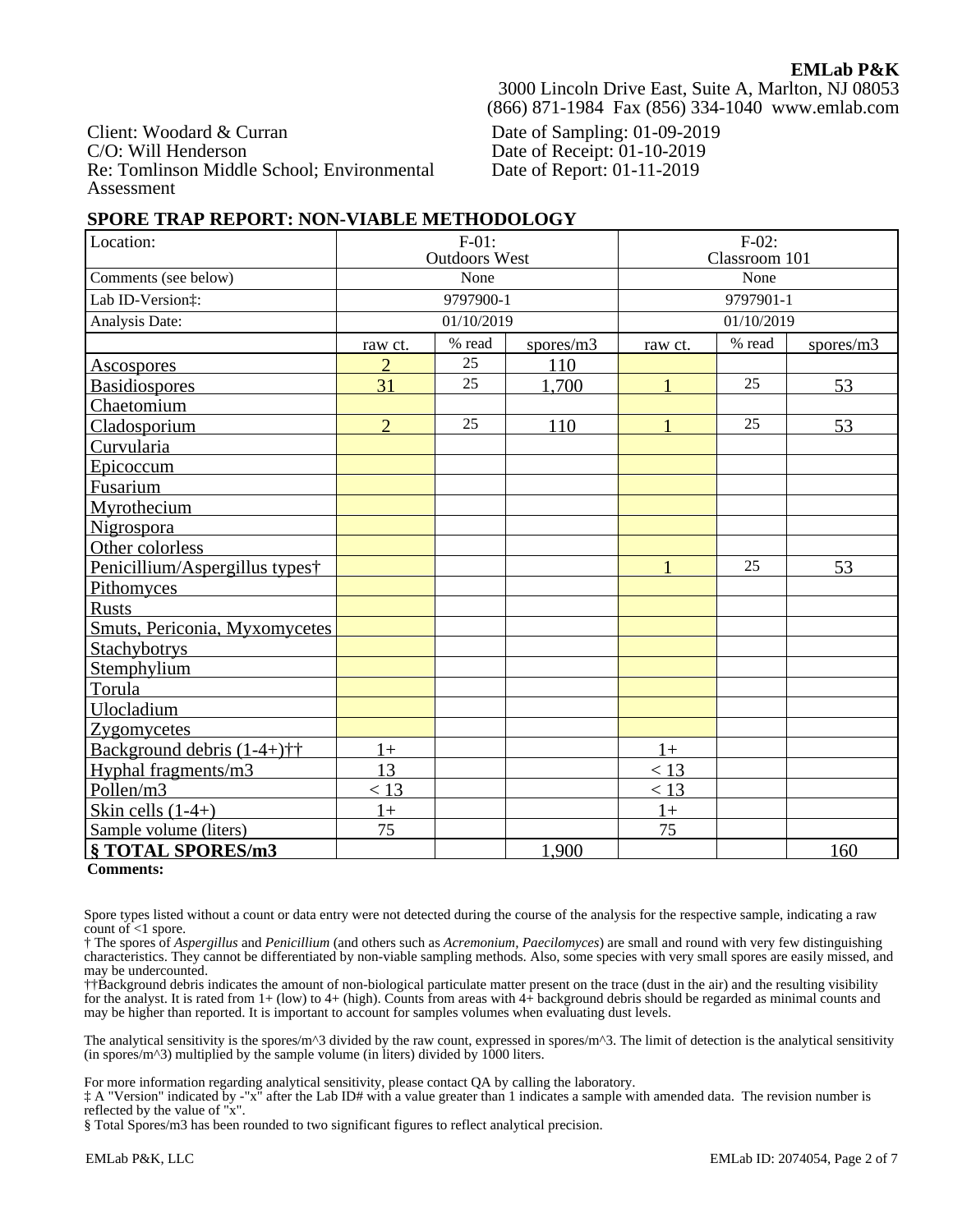Client: Woodard & Curran C/O: Will Henderson Re: Tomlinson Middle School; Environmental Assessment

Date of Sampling: 01-09-2019 Date of Receipt: 01-10-2019 Date of Report: 01-11-2019

#### **SPORE TRAP REPORT: NON-VIABLE METHODOLOGY**

| Location:                      | $F-03:$<br>Classroom 107 |            |              | $F-04$ :<br>Classroom 109 |            |           |
|--------------------------------|--------------------------|------------|--------------|---------------------------|------------|-----------|
| Comments (see below)           | None                     |            | $\mathbf{A}$ |                           |            |           |
| Lab ID-Version:                | 9797902-1                |            | 9797903-1    |                           |            |           |
| Analysis Date:                 |                          | 01/10/2019 |              |                           | 01/10/2019 |           |
|                                | raw ct.                  | % read     | spores/m3    | % read<br>raw ct.         |            | spores/m3 |
| <b>Ascospores</b>              |                          |            |              |                           |            |           |
| <b>Basidiospores</b>           |                          |            |              |                           |            |           |
| Chaetomium                     |                          |            |              |                           |            |           |
| Cladosporium                   | $\overline{2}$           | 25         | 110          |                           |            |           |
| Curvularia                     |                          |            |              |                           |            |           |
| Epicoccum                      |                          |            |              |                           |            |           |
| Fusarium                       |                          |            |              |                           |            |           |
| Myrothecium                    |                          |            |              |                           |            |           |
| Nigrospora                     |                          |            |              |                           |            |           |
| Other colorless                |                          |            |              |                           |            |           |
| Penicillium/Aspergillus types† |                          |            |              |                           |            |           |
| Pithomyces                     |                          |            |              |                           |            |           |
| <b>Rusts</b>                   |                          |            |              |                           |            |           |
| Smuts, Periconia, Myxomycetes  |                          |            |              |                           |            |           |
| <b>Stachybotrys</b>            |                          |            |              |                           |            |           |
| <b>Stemphylium</b>             |                          |            |              |                           |            |           |
| Torula                         |                          |            |              |                           |            |           |
| Ulocladium                     |                          |            |              |                           |            |           |
| Zygomycetes                    |                          |            |              |                           |            |           |
| Background debris $(1-4+)$ ††  | $1+$                     |            |              | $1+$                      |            |           |
| Hyphal fragments/m3            | < 13                     |            |              | $<$ 13                    |            |           |
| Pollen/m3                      | < 13                     |            |              | $<$ 13                    |            |           |
| Skin cells $(1-4+)$            | $1+$                     |            |              | $1+$                      |            |           |
| Sample volume (liters)         | 75                       |            |              | 75                        |            |           |
| § TOTAL SPORES/m3              |                          |            | 110          |                           |            | < 13      |

**Comments:**A) No spores detected.

Spore types listed without a count or data entry were not detected during the course of the analysis for the respective sample, indicating a raw count of <1 spore.

† The spores of *Aspergillus* and *Penicillium* (and others such as *Acremonium, Paecilomyces*) are small and round with very few distinguishing characteristics. They cannot be differentiated by non-viable sampling methods. Also, some species with very small spores are easily missed, and may be undercounted.

††Background debris indicates the amount of non-biological particulate matter present on the trace (dust in the air) and the resulting visibility for the analyst. It is rated from  $1+$  (low) to  $4+$  (high). Counts from areas with  $4+$  background debris should be regarded as minimal counts and may be higher than reported. It is important to account for samples volumes when evaluating dust levels.

The analytical sensitivity is the spores/m^3 divided by the raw count, expressed in spores/m^3. The limit of detection is the analytical sensitivity (in spores/ $m^2$ ) multiplied by the sample volume (in liters) divided by 1000 liters.

For more information regarding analytical sensitivity, please contact QA by calling the laboratory.

‡ A "Version" indicated by -"x" after the Lab ID# with a value greater than 1 indicates a sample with amended data. The revision number is reflected by the value of "x".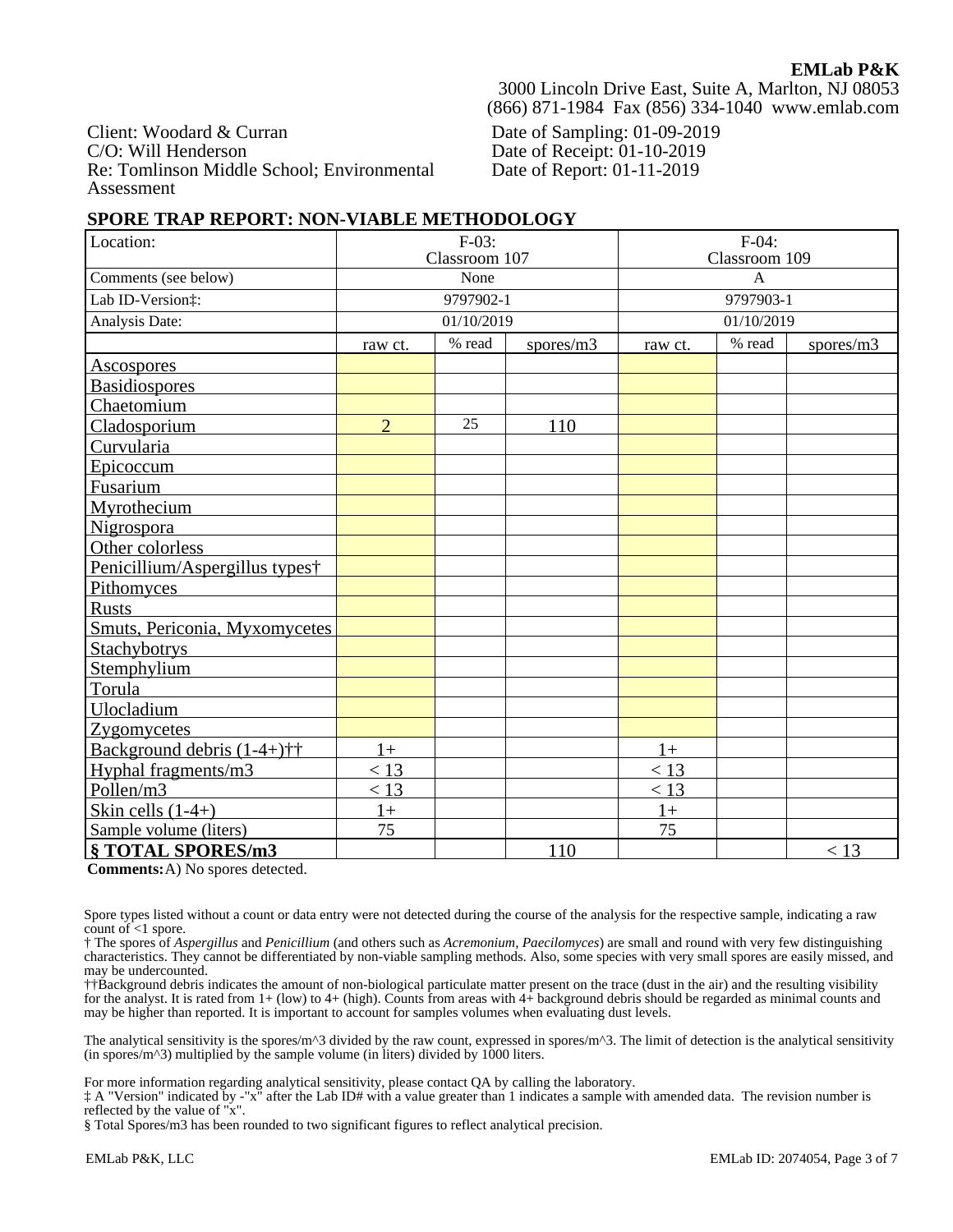Client: Woodard & Curran C/O: Will Henderson Re: Tomlinson Middle School; Environmental Assessment

Date of Sampling: 01-09-2019 Date of Receipt: 01-10-2019 Date of Report: 01-11-2019

#### **SPORE TRAP REPORT: NON-VIABLE METHODOLOGY**

| Location:                      | $F-05$ :<br>Classroom 015 |            |              | $F-06$ :<br>Classroom 013 |            |           |
|--------------------------------|---------------------------|------------|--------------|---------------------------|------------|-----------|
| Comments (see below)           | $\mathbf{A}$              |            | $\mathbf{A}$ |                           |            |           |
| Lab ID-Version:                | 9797904-1                 |            | 9797905-1    |                           |            |           |
| Analysis Date:                 |                           | 01/10/2019 |              |                           | 01/10/2019 |           |
|                                | raw ct.                   | % read     | spores/m3    | % read<br>raw ct.         |            | spores/m3 |
| <b>Ascospores</b>              |                           |            |              |                           |            |           |
| <b>Basidiospores</b>           |                           |            |              |                           |            |           |
| Chaetomium                     |                           |            |              |                           |            |           |
| Cladosporium                   |                           |            |              |                           |            |           |
| Curvularia                     |                           |            |              |                           |            |           |
| Epicoccum                      |                           |            |              |                           |            |           |
| Fusarium                       |                           |            |              |                           |            |           |
| Myrothecium                    |                           |            |              |                           |            |           |
| Nigrospora                     |                           |            |              |                           |            |           |
| Other colorless                |                           |            |              |                           |            |           |
| Penicillium/Aspergillus types† |                           |            |              |                           |            |           |
| Pithomyces                     |                           |            |              |                           |            |           |
| <b>Rusts</b>                   |                           |            |              |                           |            |           |
| Smuts, Periconia, Myxomycetes  |                           |            |              |                           |            |           |
| <b>Stachybotrys</b>            |                           |            |              |                           |            |           |
| <b>Stemphylium</b>             |                           |            |              |                           |            |           |
| Torula                         |                           |            |              |                           |            |           |
| Ulocladium                     |                           |            |              |                           |            |           |
| Zygomycetes                    |                           |            |              |                           |            |           |
| Background debris $(1-4+)$ ††  | $1+$                      |            |              | $1+$                      |            |           |
| Hyphal fragments/m3            | $<$ 13                    |            |              | $<$ 13                    |            |           |
| Pollen/m3                      | < 13                      |            |              | $<$ 13                    |            |           |
| Skin cells $(1-4+)$            | $1+$                      |            |              | $1+$                      |            |           |
| Sample volume (liters)         | 75                        |            |              | 75                        |            |           |
| § TOTAL SPORES/m3              |                           |            | < 13         |                           |            | < 13      |

**Comments:**A) No spores detected.

Spore types listed without a count or data entry were not detected during the course of the analysis for the respective sample, indicating a raw count of <1 spore.

† The spores of *Aspergillus* and *Penicillium* (and others such as *Acremonium, Paecilomyces*) are small and round with very few distinguishing characteristics. They cannot be differentiated by non-viable sampling methods. Also, some species with very small spores are easily missed, and may be undercounted.

††Background debris indicates the amount of non-biological particulate matter present on the trace (dust in the air) and the resulting visibility for the analyst. It is rated from  $1+$  (low) to  $4+$  (high). Counts from areas with  $4+$  background debris should be regarded as minimal counts and may be higher than reported. It is important to account for samples volumes when evaluating dust levels.

The analytical sensitivity is the spores/m^3 divided by the raw count, expressed in spores/m^3. The limit of detection is the analytical sensitivity (in spores/ $m^2$ ) multiplied by the sample volume (in liters) divided by 1000 liters.

For more information regarding analytical sensitivity, please contact QA by calling the laboratory.

‡ A "Version" indicated by -"x" after the Lab ID# with a value greater than 1 indicates a sample with amended data. The revision number is reflected by the value of "x".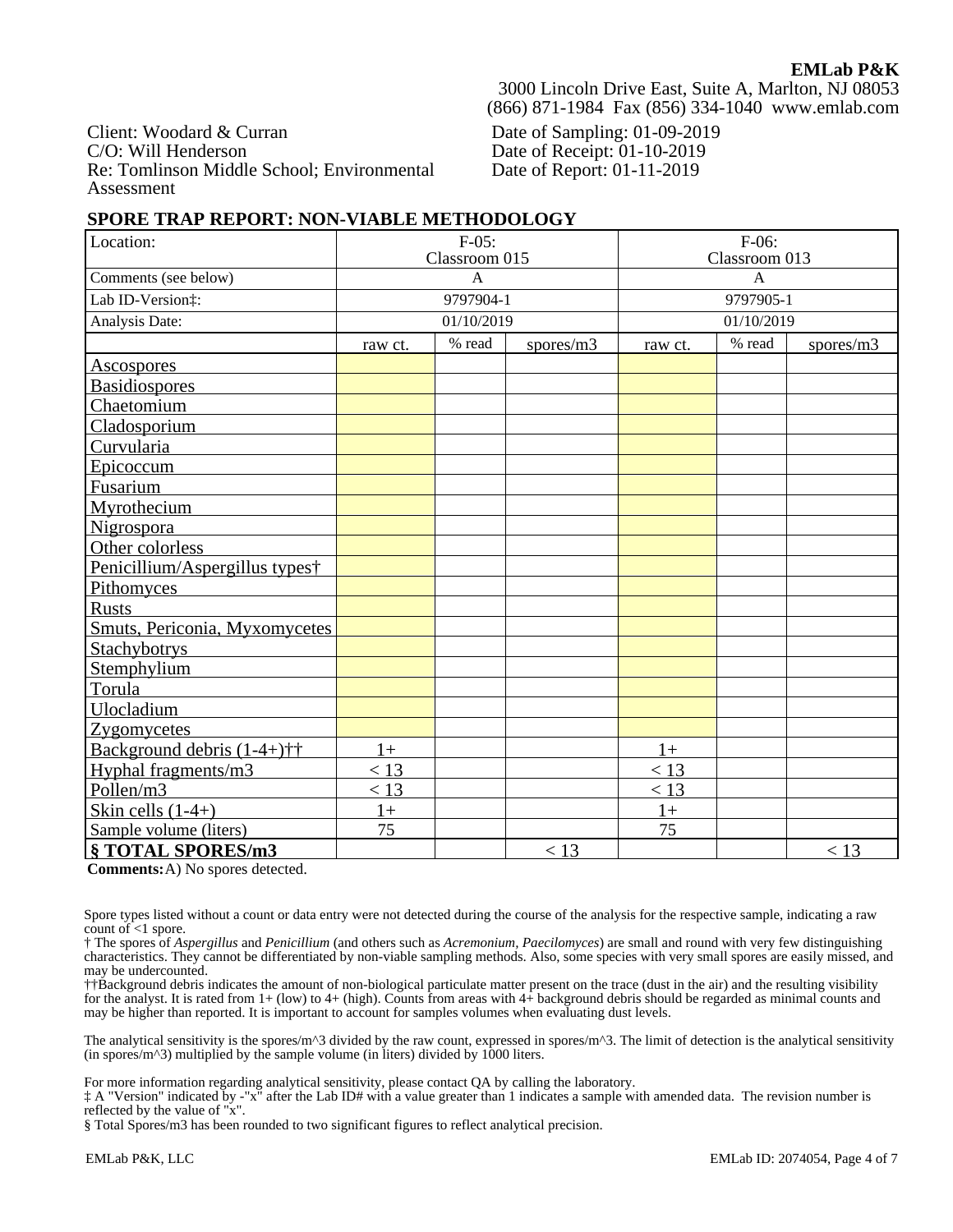Client: Woodard & Curran C/O: Will Henderson Re: Tomlinson Middle School; Environmental Assessment

Date of Sampling: 01-09-2019 Date of Receipt: 01-10-2019 Date of Report: 01-11-2019

#### **SPORE TRAP REPORT: NON-VIABLE METHODOLOGY**

| Location:                      | $F-07:$<br><b>Outdoors East</b> |            |              | $F-08:$<br>Room 020 |                     |      |  |
|--------------------------------|---------------------------------|------------|--------------|---------------------|---------------------|------|--|
| Comments (see below)           | None                            |            | $\mathbf{A}$ |                     |                     |      |  |
| Lab ID-Version:                | 9797906-1                       |            | 9797907-1    |                     |                     |      |  |
| Analysis Date:                 |                                 | 01/10/2019 |              |                     | 01/10/2019          |      |  |
|                                | raw ct.                         | % read     | spores/m3    | raw ct.             | % read<br>spores/m3 |      |  |
| <b>Ascospores</b>              |                                 |            |              |                     |                     |      |  |
| <b>Basidiospores</b>           | 3                               | 25         | 160          |                     |                     |      |  |
| Chaetomium                     |                                 |            |              |                     |                     |      |  |
| Cladosporium                   | 1                               | 25         | 53           |                     |                     |      |  |
| Curvularia                     |                                 |            |              |                     |                     |      |  |
| Epicoccum                      |                                 |            |              |                     |                     |      |  |
| Fusarium                       |                                 |            |              |                     |                     |      |  |
| Myrothecium                    |                                 |            |              |                     |                     |      |  |
| Nigrospora                     |                                 |            |              |                     |                     |      |  |
| Other colorless                |                                 |            |              |                     |                     |      |  |
| Penicillium/Aspergillus types† |                                 |            |              |                     |                     |      |  |
| Pithomyces                     |                                 |            |              |                     |                     |      |  |
| <b>Rusts</b>                   |                                 |            |              |                     |                     |      |  |
| Smuts, Periconia, Myxomycetes  |                                 |            |              |                     |                     |      |  |
| <b>Stachybotrys</b>            |                                 |            |              |                     |                     |      |  |
| <b>Stemphylium</b>             |                                 |            |              |                     |                     |      |  |
| Torula                         |                                 |            |              |                     |                     |      |  |
| Ulocladium                     |                                 |            |              |                     |                     |      |  |
| Zygomycetes                    |                                 |            |              |                     |                     |      |  |
| Background debris $(1-4+)$ ††  | $1+$                            |            |              | $1+$                |                     |      |  |
| Hyphal fragments/m3            | 13                              |            |              | $<$ 13              |                     |      |  |
| Pollen/m3                      | < 13                            |            |              | $<$ 13              |                     |      |  |
| Skin cells $(1-4+)$            | $1+$                            |            |              | $1+$                |                     |      |  |
| Sample volume (liters)         | 75                              |            |              | 75                  |                     |      |  |
| § TOTAL SPORES/m3              |                                 |            | 210          |                     |                     | < 13 |  |

**Comments:**A) No spores detected.

Spore types listed without a count or data entry were not detected during the course of the analysis for the respective sample, indicating a raw count of <1 spore.

† The spores of *Aspergillus* and *Penicillium* (and others such as *Acremonium, Paecilomyces*) are small and round with very few distinguishing characteristics. They cannot be differentiated by non-viable sampling methods. Also, some species with very small spores are easily missed, and may be undercounted.

††Background debris indicates the amount of non-biological particulate matter present on the trace (dust in the air) and the resulting visibility for the analyst. It is rated from  $1+$  (low) to  $4+$  (high). Counts from areas with  $4+$  background debris should be regarded as minimal counts and may be higher than reported. It is important to account for samples volumes when evaluating dust levels.

The analytical sensitivity is the spores/m^3 divided by the raw count, expressed in spores/m^3. The limit of detection is the analytical sensitivity (in spores/ $m^2$ ) multiplied by the sample volume (in liters) divided by 1000 liters.

For more information regarding analytical sensitivity, please contact QA by calling the laboratory.

‡ A "Version" indicated by -"x" after the Lab ID# with a value greater than 1 indicates a sample with amended data. The revision number is reflected by the value of "x".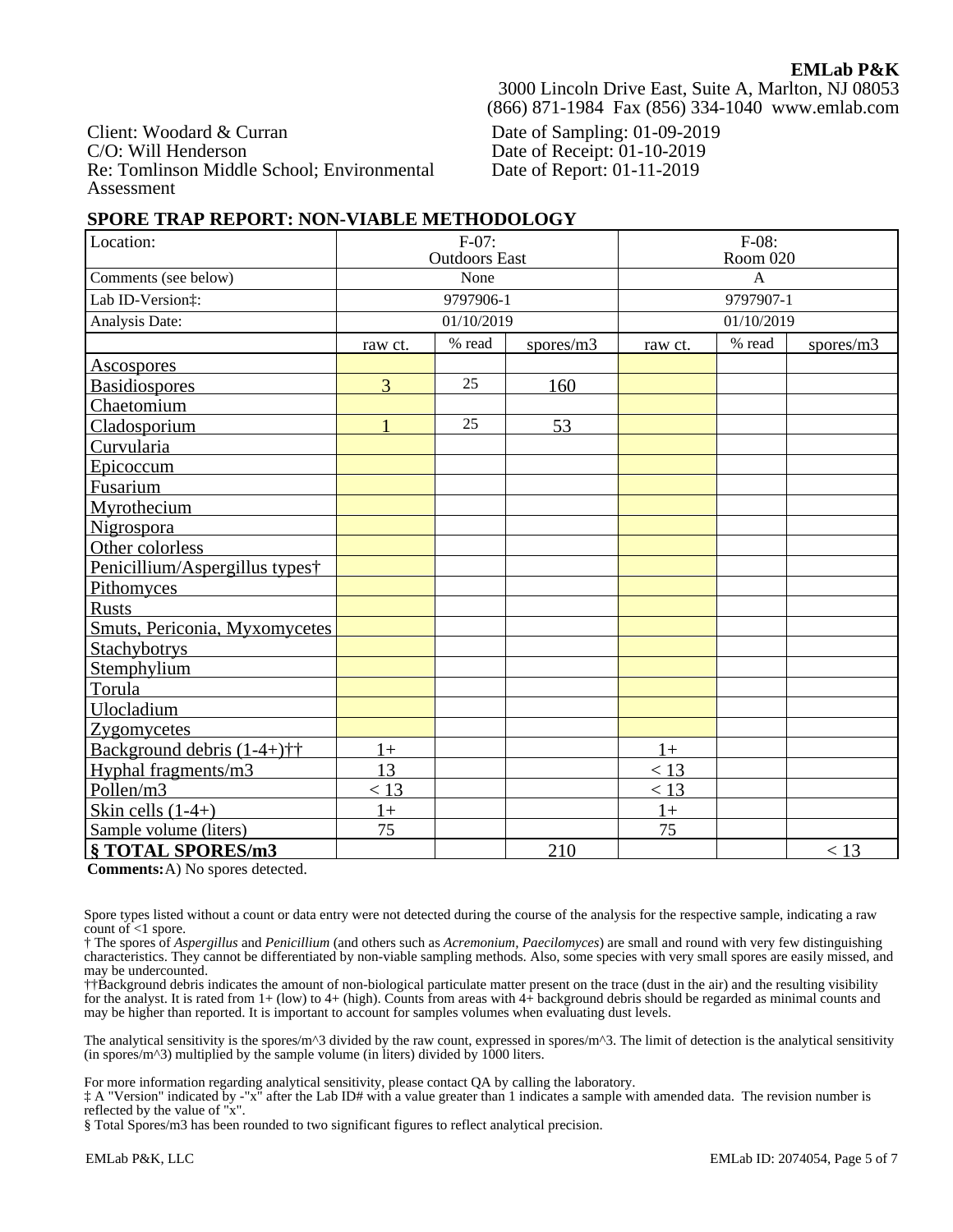Client: Woodard & Curran C/O: Will Henderson Re: Tomlinson Middle School; Environmental Assessment

Date of Sampling: 01-09-2019 Date of Receipt: 01-10-2019 Date of Report: 01-11-2019

#### **SPORE TRAP REPORT: NON-VIABLE METHODOLOGY**

| Location:                                                  | $F-09:$          |            | $F-10$ :  |                              |            |           |
|------------------------------------------------------------|------------------|------------|-----------|------------------------------|------------|-----------|
|                                                            | Room 031<br>None |            |           | <b>Outdoors West</b><br>None |            |           |
| Comments (see below)                                       |                  |            |           |                              |            |           |
| Lab ID-Version:                                            |                  | 9797908-1  |           |                              | 9797909-1  |           |
| Analysis Date:                                             |                  | 01/10/2019 |           |                              | 01/10/2019 |           |
|                                                            | raw ct.          | % read     | spores/m3 | raw ct.                      | % read     | spores/m3 |
| <b>Ascospores</b>                                          |                  |            |           |                              | 25         | 53        |
| <b>Basidiospores</b>                                       |                  |            |           | 17                           | 25         | 910       |
| Chaetomium                                                 |                  |            |           |                              |            |           |
| Cladosporium                                               | $\overline{3}$   | 25         | 160       | $\mathbf{1}$                 | 25         | 53        |
| Curvularia                                                 |                  |            |           |                              |            |           |
| Epicoccum                                                  |                  |            |           |                              |            |           |
| Fusarium                                                   |                  |            |           |                              |            |           |
| Myrothecium                                                |                  |            |           |                              |            |           |
| <b>Nigrospora</b>                                          |                  |            |           |                              |            |           |
| Other colorless                                            |                  |            |           |                              |            |           |
| Penicillium/Aspergillus types†                             |                  |            |           |                              |            |           |
| <b>Pithomyces</b>                                          |                  |            |           |                              |            |           |
| <b>Rusts</b>                                               |                  |            |           |                              |            |           |
| Smuts, Periconia, Myxomycetes                              |                  |            |           |                              |            |           |
| <b>Stachybotrys</b>                                        |                  |            |           |                              |            |           |
| Stemphylium                                                |                  |            |           |                              |            |           |
| Torula                                                     |                  |            |           |                              |            |           |
| Ulocladium                                                 |                  |            |           |                              |            |           |
| Zygomycetes                                                |                  |            |           |                              |            |           |
| Background debris $(1-4+)$ <sup><math>\dagger</math></sup> | $1+$             |            |           | $1+$                         |            |           |
| Hyphal fragments/m3                                        | < 13             |            |           | 27                           |            |           |
| Pollen/m3                                                  | < 13             |            |           | < 13                         |            |           |
| Skin cells $(1-4+)$                                        | $1+$             |            |           | $< 1+$                       |            |           |
| Sample volume (liters)                                     | 75               |            |           | 75                           |            |           |
| § TOTAL SPORES/m3                                          |                  |            | 160       |                              |            | 1,000     |

**Comments:**

Spore types listed without a count or data entry were not detected during the course of the analysis for the respective sample, indicating a raw count of  $\leq 1$  spore.

† The spores of *Aspergillus* and *Penicillium* (and others such as *Acremonium, Paecilomyces*) are small and round with very few distinguishing characteristics. They cannot be differentiated by non-viable sampling methods. Also, some species with very small spores are easily missed, and may be undercounted.

††Background debris indicates the amount of non-biological particulate matter present on the trace (dust in the air) and the resulting visibility for the analyst. It is rated from  $1+$  (low) to  $4+$  (high). Counts from areas with  $4+$  background debris should be regarded as minimal counts and may be higher than reported. It is important to account for samples volumes when evaluating dust levels.

The analytical sensitivity is the spores/m^3 divided by the raw count, expressed in spores/m^3. The limit of detection is the analytical sensitivity (in spores/ $m^2$ ) multiplied by the sample volume (in liters) divided by 1000 liters.

For more information regarding analytical sensitivity, please contact QA by calling the laboratory.

‡ A "Version" indicated by -"x" after the Lab ID# with a value greater than 1 indicates a sample with amended data. The revision number is reflected by the value of "x".